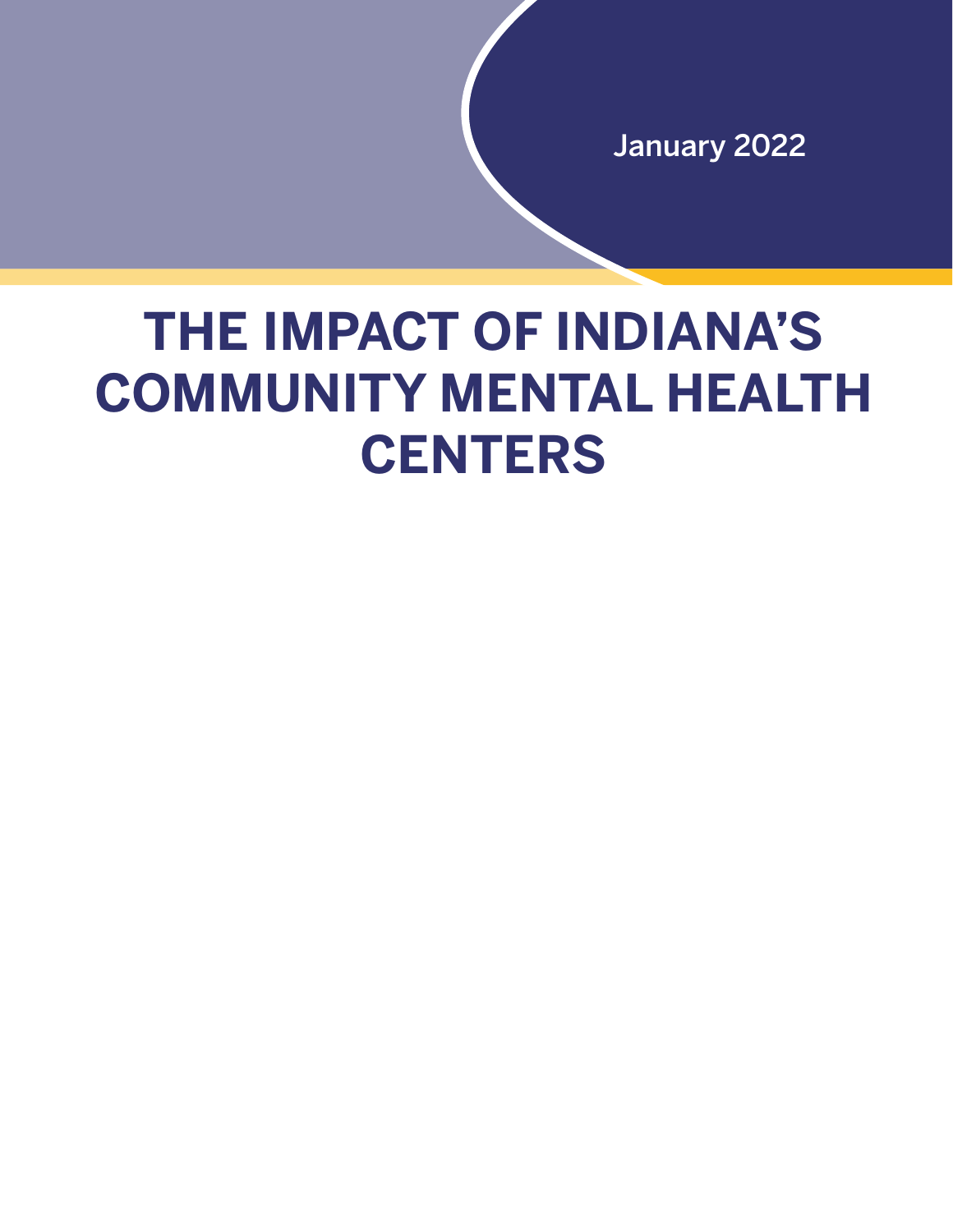#### **EXECUTIVE SUMMARY**

Indiana's Community Mental Health Centers (CMHCs) provide comprehensive mental health care to persons of all ages who suffer from mental illness or substance use disorders. The 24 CMHCs focus on serving economically disadvantaged Hoosiers and those who typically encounter difficulties accessing care. The services CMHCs provide to their communities include inpatient and outpatient treatment, crisis services, child and adolescent services, services for the elderly, substance use services, residential services, peer-led services, and more.

CMHCs have a positive impact on Indiana's economy. The overall economic footprint of CMHCs statewide is nearly \$1.4 billion. Every \$1.00 CMHCs invest in operations, supplies, and personnel generates another \$0.59 in additional economic activity. CMHCs directly employ 11,829 Hoosiers, indirectly support the jobs of an additional 952 Hoosiers employed by the companies that supply the goods and services purchased by CMHCs, and further support 2,559 jobs through the income generated directly or indirectly by the CMHCs.

CMHCs provide other, non-economic benefits to their communities. CMHCs provide life-improving, critical mental health services to Hoosiers who otherwise might never receive care including the economically disadvantaged, persons involved in the criminal justice system, and persons who are experiencing

## **CMHCs provide the following benefits to their communities:**









**Report prepared by The Center for Health Policy at IU Richard M. Fairbanks School of Public Health.**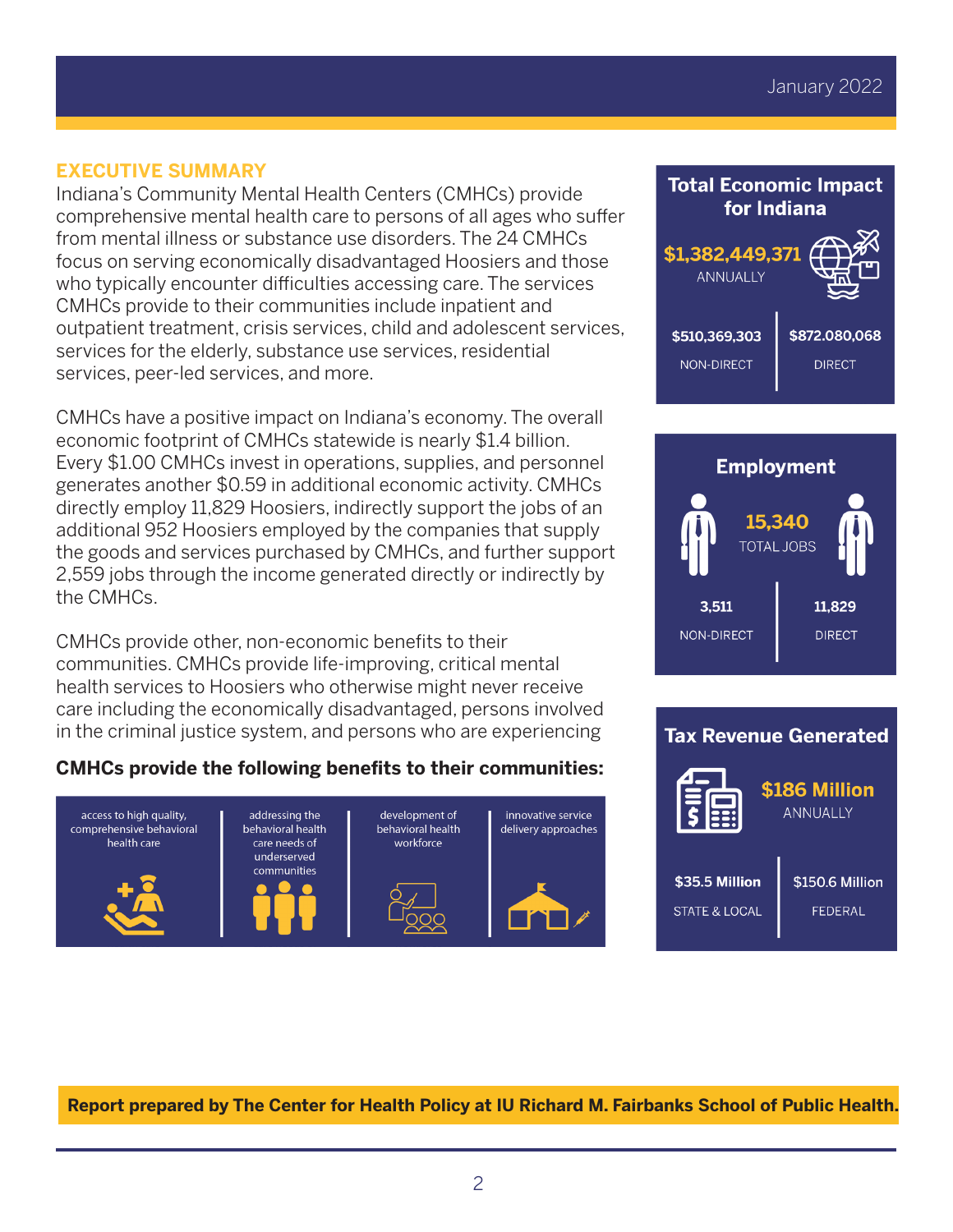homelessness. CMHCs help improve the state's mental healthcare workforce by providing internships to graduate students so they can learn the skills needed to be effective in a community mental health environment. CMHCs also face challenges, the biggest of which are acquiring and retaining a quality workforce, lack of adequate funding, and administrative burdens.

#### **BACKGROUND**

Behavioral health service providers address both mental illness and substance use disorders. Nationally, statewide, and locally, behavioral health is a serious and growing threat to public health. More than 1 in 5 adult Hoosiers, or 1.1 million residents of the state, have been diagnosed with a mental illness. Mental illness also burdens teens and children. Estimates suggest that nearly 100,000 teenagers in Indiana between 12 and 17 had a major depressive episode in the past year. Substance use disorders (SUDs) include abuse of or dependence on one or more licit or illicit drugs such as alcohol, marijuana, methamphetamine, and opioids. It is estimated that among Hoosiers, 28,000 adolescents and 415,000 adults have a substance use disorder [1].

Left untreated, mental illness, substance use, and ongoing psychological distress can result in harmful consequences including loss of employment, financial difficulties, homelessness, involvement with the legal system, and worsening of symptoms. Receiving appropriate and timely mental health and substance use treatment can help individuals avoid these negative outcomes. Unfortunately, a large percentage of individuals do not receive the treatment they need. Among adult Hoosiers with mental illness, more than 1 in 4 believed they needed mental health treatment but did not receive it. Access to treatment is

significantly worse for those with SUDs. Among Hoosiers with a substance use disorder, only 5% of those who felt they needed treatment received it [1].

The most common reasons why people are unable to get needed services include being uninsured or underinsured, or having insufficient income to cover the costs of treatment (e.g., copays, uncovered treatment types, providers that do not take insurance) [2]. Sadly, it is precisely these groups that are more likely to need behavioral healthcare as rates of mental illness and substance use disorders are significantly higher among economically disadvantaged groups [1].

## Who are the Community Mental Health Centers?

Indiana's CMHCs serve as public safety-net providers for mental health and substance abuse services. CMHCs specifically offer services to individuals who are most in need of mental health care but unable to access it due to cost, being uninsured or underinsured, having a limited income, or being on Medicaid, as these Hoosiers often encounter difficulties in finding mental health providers willing to provide care [3].

CMHCs are funded through a mix of net patient service revenue (primarily Medicaid), federal block grants awarded to states by the Substance Abuse and Mental Health Services Administration, state funds, county dollars, and a variety of other sources (e.g., miscellaneous grants, donations) (see **Figure 1**).

The largest funding source for CMHCs is the Medicaid Rehabilitation Option (MRO). This allows for treatment extension services such as skills, case management and some care coordination through Qualified Behavioral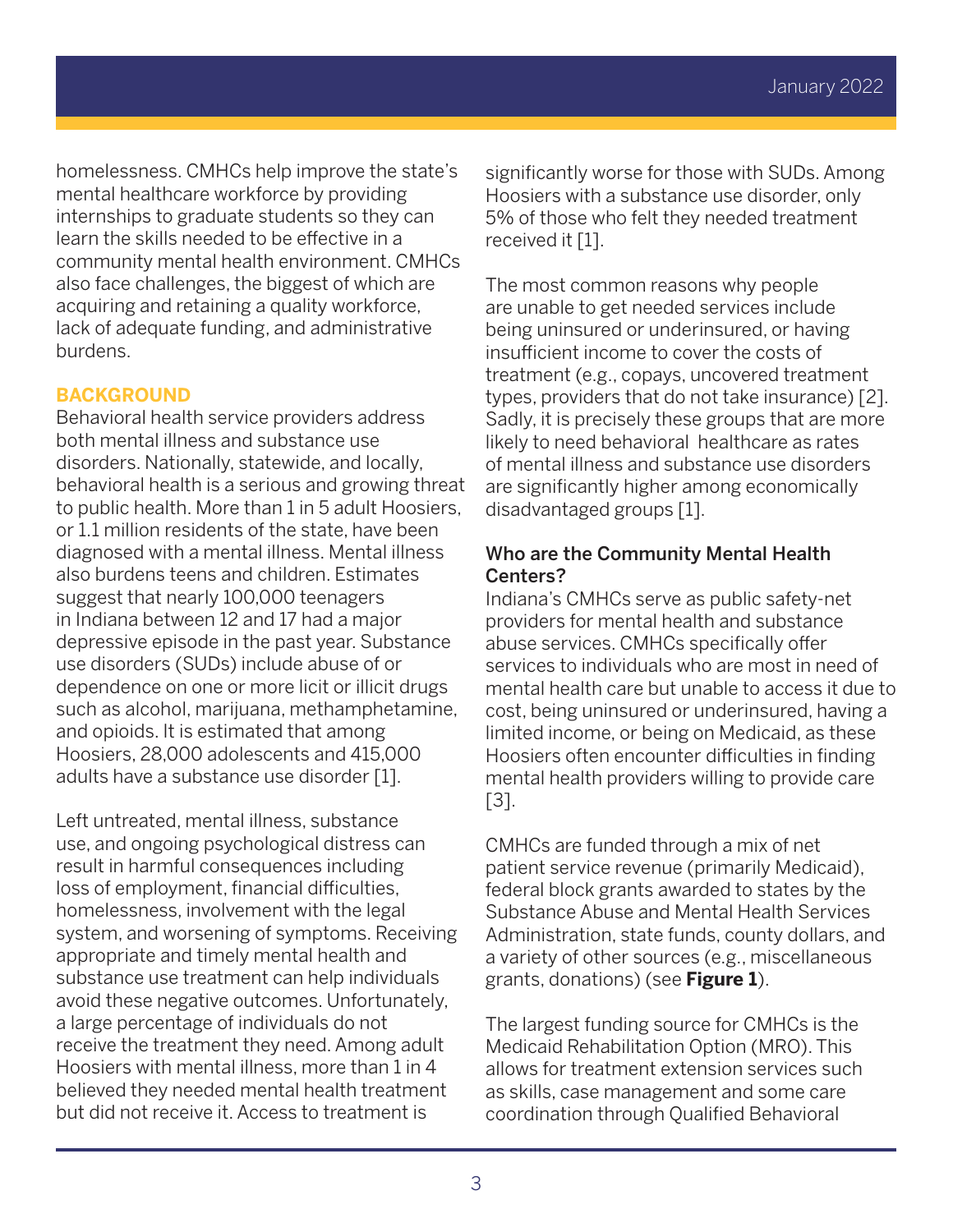

## **Figure 1. Indiana CMHC 2020 Funding Breakdown**

of Mental Health and Addiction oversees the 24 CMHCs serving Indiana's 92 counties. Indiana's CMHCs are community-based, offering services in traditional clinic settings as well as schools, shelters, and correctional settings. In 2019, CMHCs provided behavioral health care to 297,429 Hoosiers.

Currently, the Indiana Division

Not only do CMHCs play a critically important role as safetynet providers of mental health and addiction services, but they are also a vital part of Indiana's economy. The financial investments

Health Professionals (QBHP) and Other Behavioral Health Professionals (OBHP).

Although anyone can seek services from a CMHC, due to federal regulations CMHCs primarily serve adults with serious mental illness, children with serious emotional disturbances, and individuals with chronic addictions. CMHCs offer a wide range of comprehensive, mental health and substance use services which include inpatient and outpatient treatment, emergency services, consultation and education services, alcohol and substance use services, screening services, and residential services among many others [4, 5]. As we look at the future sustainability of CMHCs, many have diversified their service lines and funding streams as the result of federal government providing funding for both the Federally Qualified Health Centers (FQHC) and the Certified Community Behavioral Health Clinics (CCBHC). It is crucial for Indiana to look at both models in addressing the mental health needs and wellbeing of Hoosiers.

in CMHCs generate not only direct economic benefits for the local economies in which they operate (e.g., hiring of staff, materials, services) but also two types of economic spinoff benefits: (1) indirect economic benefits to the businesses that support the operation of the CMHCs (e.g., suppliers of materials) and (2) induced economic benefits to the local economy from the increased spending by persons who have received either direct or indirect benefits from the operation of CMHCs. The size of these "ripple effects" can sometimes exceed the original direct benefit, particularly when the local economy is depressed or when unemployment is high.

## Economic Footprint of CMHCs

The economic impact of CMHC expenditures was assessed using IMPLAN, an inputoutput software program. An input-output model estimates the total economic impact of an organization by considering the direct operational expenditures made by CMHCs as well as the economic activity, employment, and tax revenues elsewhere in the local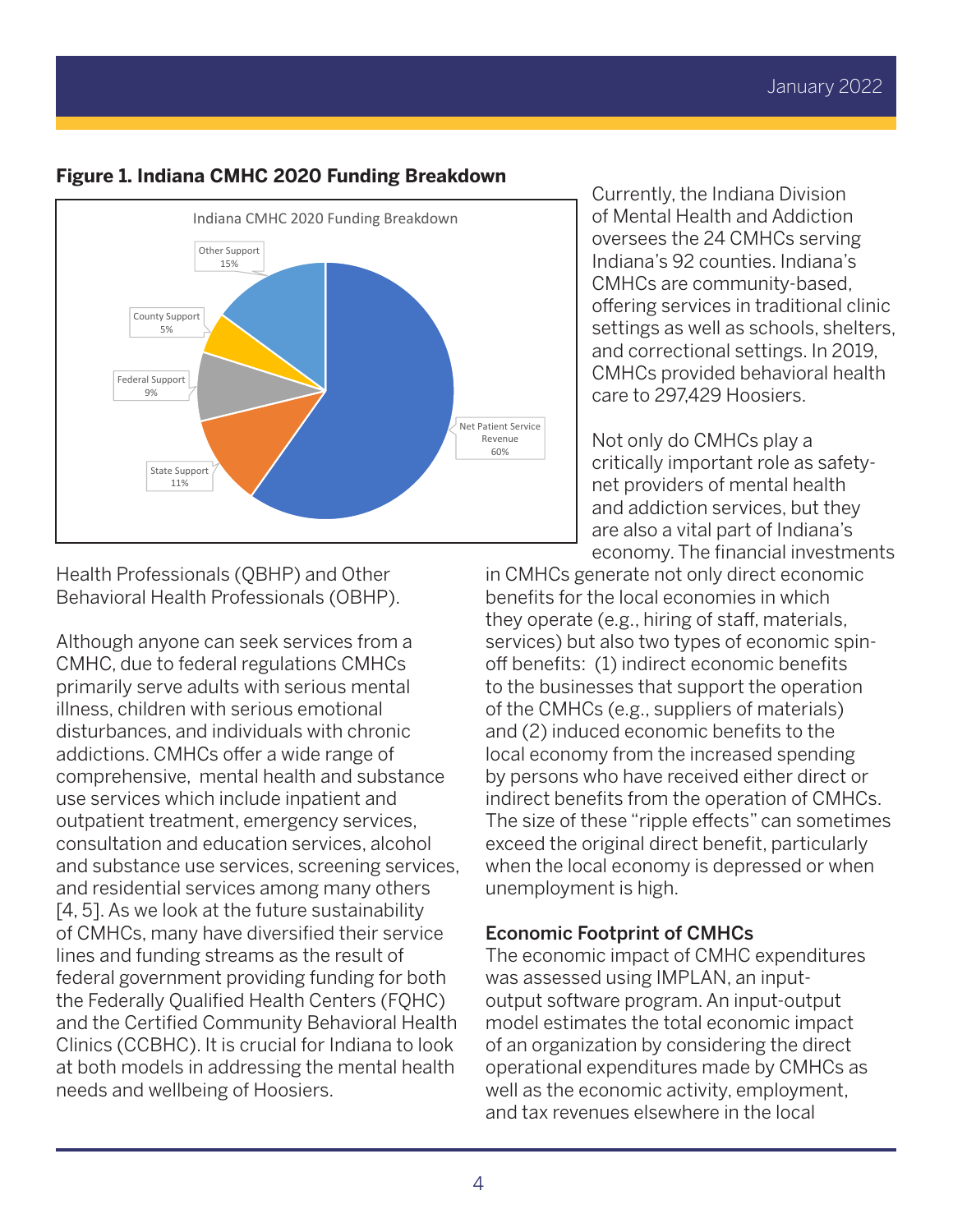economy related to the organization's activities (i.e. the ripple effect). Indiana's CMHCs provided financial data which included annual expenditures for purchases, total compensation for employees, and a count of full-time equivalent employees for fiscal year 2020. The analysis provides information on four types of economic impact. 1) Direct impact reflects those dollars spent on operations of CMHCs in Indiana. 2) Indirect impact is made up of those dollars realized by the supply chain and business-to-business spending. 3) Induced impacts represent household spending for everyone who is working for the CMHCs as well as employees who are working in businesses that support CMHC operations. 4) Tax impact includes federal, state, and local taxes.

CMHCs directly employ 11,829 Hoosiers (Table 1, column 1). CMHCs require psychiatrists, therapists, case managers, skills trainers, administrative support staff, and others to serve clients and maintain business operations. In addition, the operation of the CMHCs requires the labor of 952 employees of other organizations and businesses (i.e. "indirect" employment). That is, CMHCs purchase goods and services such as legal services, accounting services, and pharmaceuticals to support their operations. The contributions of the employees from these supplying organizations are indirectly supported by the existence of the CMHCs. Lastly, the incomes generated by both the direct and indirect spending by CMHCs supports downstream employment for an additional 2,559 Hoosiers (i.e. "induced" employment). Overall, for every worker directly employed by an Indiana CMHC, 0.30 additional jobs were supported through the CMHCs direct and indirect economic activity.

Indiana CMHCs' employment and spending supports the overall economic well-being of

the state. Annually, CMHCs contribute \$829 million in terms of employee earnings statewide through direct, indirect, and induced jobs (Table 1, column 2). CHMCs provide more than \$668 million in income to Hoosiers and CMHCs have a cascading effect on employee earnings across the state. For every dollar of labor income earned by an employee of a CMHC, an additional \$0.24 is earned either by workers who support the operation of CMHCs or by workers in the larger economy who then provide goods and services purchased with the extra income generated directly or indirectly by the CMHCs (represented by multiplier of 1.24 in **Table 1**). Through direct employment, taxes, and purchases, CMHCs contribute more than \$872 million to the Indiana economy (Table 1, column 3). However, the total economic impact of CMHCs in the state of Indiana is greater, totaling nearly \$1.4 billion through indirect and induced employment and spending. CMHCs have a strong, net positive contribution economically. For every \$1 of output from CMHCs, an additional \$0.59, on average, is added to the state's economy.

CMHCs are non-profit institutions as such, they do not pay federal, state, or local income taxes. However, CMHCs are still required to pay federal payroll taxes and make contributions toward social security and Medicare. In addition, CMHCs may still pay state and county taxes for select purchases and expenses. The tax table (**Table 2**) represents the impact those taxes that are paid by CMHCs have on the broader economy. The direct economic contribution of Indiana's CMHCs supports \$11 million in direct local county and state taxes combined; \$4.6 million in indirect subcounty, county, and state taxes combined; and nearly \$20 million in induced local, county and state taxes combined. The multiplier for combined local, county, and state taxes is \$3.18 and indicates that every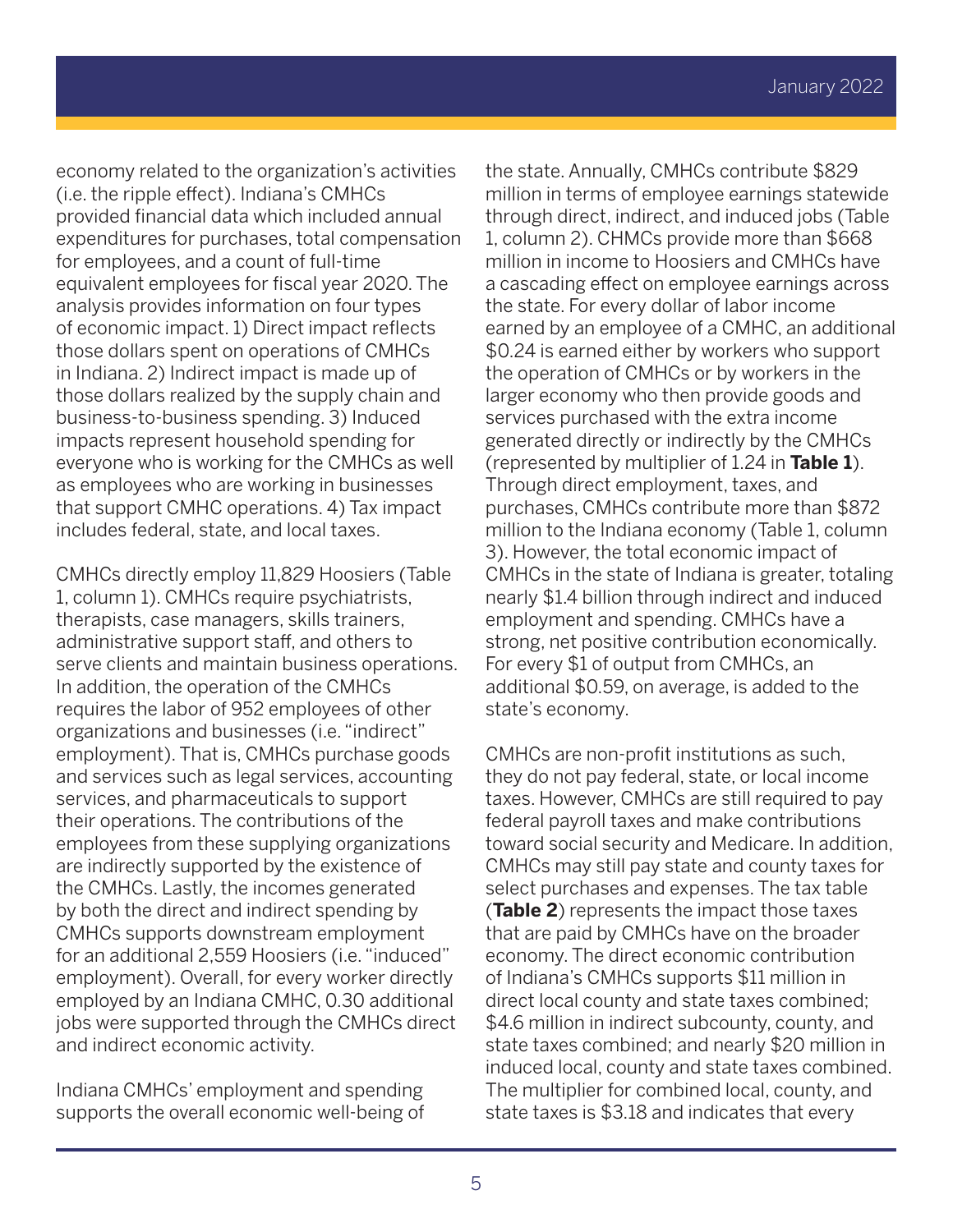**Table 1. Economic Indicators by Impact**

|                        |                   | $\overline{2}$      | 3                   |  |
|------------------------|-------------------|---------------------|---------------------|--|
| <b>Type of Impact</b>  | <b>Employment</b> | <b>Labor Income</b> | <b>Total Output</b> |  |
| <b>Direct</b>          | 11,829            | \$668,157,746       | \$872,080,068       |  |
| Indirect               | 952               | \$47,196,946        | \$147,159,498       |  |
| Induced                | 2,559             | \$113,738,862       | \$363,209,805       |  |
| 15,340<br>Total Impact |                   | \$829,119,887       | \$1,382,449,371     |  |
| Multiplier             | 1.30              | 1.24                | 1.59                |  |

Notes: The employment column estimates the economic output per workers directly involved in CMHCs. This primarily includes labor from CMHC operations. The labor income reflects a combination of employee compensation and proprietor income. The last column is referred to as output and reflects the total value of the goods and services including labor income, taxes on production and imports, other property income, and the cost of all purchases including everything from supplies to electricity. The rows specify which type of economic impact is estimated. A direct impact is those dollars spent on operations of CMHCs in Indiana. The indirect impact encompasses those dollars realized by the supply chain and business to business spending. The third row, induced impact, represents household spending for everyone who is working in both the direct and indirect businesses. All results have been inflation adjusted to 2021 dollars.

|  |  |  | <b>Table 2. Tax Results</b> |
|--|--|--|-----------------------------|
|--|--|--|-----------------------------|

| <b>Type of</b><br>Impact | Local<br>General | <b>Local Special</b><br><b>Districts</b> | <b>County</b> | <b>State</b> | <b>Total of Local,</b><br><b>County and State</b> | <b>Federal</b> | <b>Total</b>  |
|--------------------------|------------------|------------------------------------------|---------------|--------------|---------------------------------------------------|----------------|---------------|
| <b>Direct</b>            | \$500,936        | \$141,269                                | \$539,516     | \$9,965,015  | \$11,146,736                                      | \$120,016,663  | \$131,163,399 |
| <b>Indirect</b>          | \$565,456        | \$577,067                                | \$310,717     | \$3,118,240  | \$4,571,479                                       | \$8,500,135    | \$13,071,614  |
| <b>Induced</b>           | \$2,426,426      | \$2,757,913                              | \$1,627,408   | \$12,958,313 | \$19,770,060                                      | \$22,123,361   | \$41,893,421  |
| <b>Total</b>             | \$3,492,818      | \$3,476,249                              | \$2,477,641   | \$26,041,568 | \$35,488,275                                      | \$150,640,158  | \$186,128,433 |
| <b>Multiplier</b>        | \$6.97           | \$24.61                                  | \$4.59        | \$2.61       | \$3.18                                            | \$1.26         | \$1.42        |

Notes: The subcounty general, subcounty special districts, and county columns estimate subcounty general, subcounty special districts, and county taxes paid directly by CMHCs and includes city and/or township taxes as well as taxes paid to cover police and fire departments and school districts. The state column estimates the total amount of taxes directly paid by CMHCs across all levels. The rows specify which type of tax-related impact is estimated. A direct impact are those taxes paid directly by CMHCs in Indiana. The indirect impact reflects taxes paid by activity in the supply chain and related to business-to-business spending. The induced impact represents taxes paid by everyone who is working in both the direct and indirect businesses. All results have been inflationadjusted to 2021 dollars.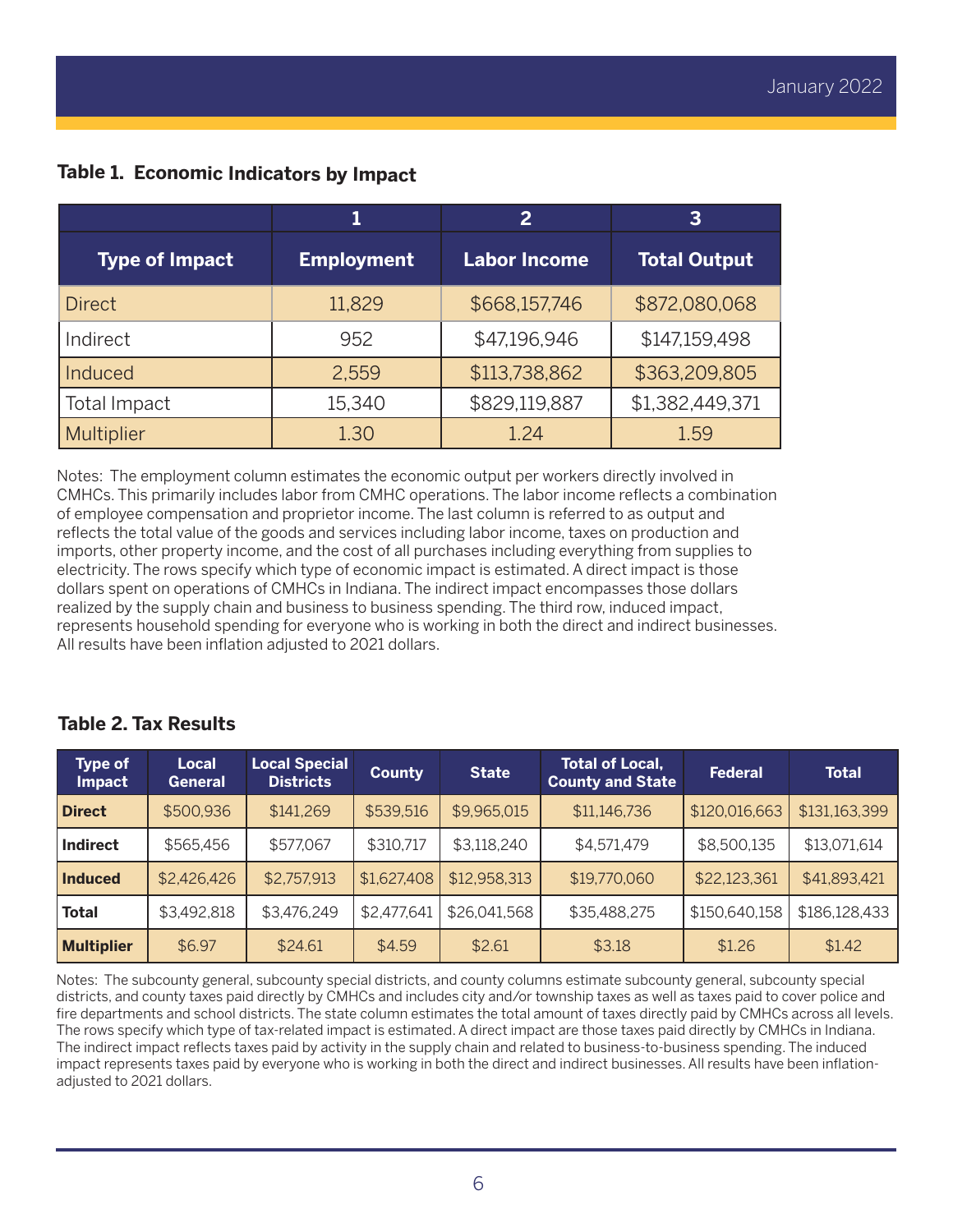dollar of county and state taxes paid by CMHCs supports an additional \$2.18 in taxes within the state's economy.

In terms of federal tax, the direct economic contribution of Indiana's CMHCs supports \$120 million in direct federal taxes, \$8.5 million in indirect federal taxes, and \$22.1 million in induced federal taxes. The multiplier for federal taxes is \$1.26, indicating that every dollar of federal tax paid by CMHCs supports an additional \$0.26, on average, in federal tax in the larger economy. Overall, CMHC's economic impact on taxes was over \$186 million (see **Table 2**).

In sum, Indiana's CMHCs have a strong netpositive impact on the state's employment, economics, and taxes.

#### Community Impact

CMHCs' contributions to Indiana, and their respective communities, extend beyond the economical<sup>1</sup>. First and foremost, CMHCs provide life-improving, critical mental health services to Hoosiers. In 2019, CMHCs provided behavioral health services to 297,429 Hoosiers across the state. These services included traditional mental health and substance use disorder treatment services as well as more specialized services. For example, in direct response to one of the negative consequences of the opioid epidemic, CMHCs in Indiana offer maternal substance use disorder treatment programs and care for babies born with neonatal abstinence syndrome (i.e. exposed to addictive substances during pregnancy). Likewise, CMHCs offer residential addiction

and recovery centers, which provide individuals with safe, drug-free housing in conjunction with various types of treatment.

*"This program has improved my life. I now have the tools I need to stay clean and sober the rest of my life" – CMHC Client "This place is the best thing that has ever happened for me, when it comes to getting help for all fields of recovery" – CMHC Client*

Critically, the CMHCs are accessible to Hoosiers in need across the state. For those with a lack of income or insurance coverage, CMHCs are the state's safety net for mental health and substance use services. Likewise, in many rural counties, the CMHC is often the only mental health provider in the service area. Without the local CMHC, Hoosiers would face the costly and time-consuming barrier of travel to larger cities for care.

CMHCs directly contribute to their communities by helping to develop and grow the capabilities of the Hoosier workforce. Working in community mental health is rewarding, but requires skills, knowledge, and a unique consumer-focus. The exceptional value and skills of these Hoosiers is attested by the clients they serve.

*"The staff cares greatly about the people here and what they do. Would definitely recommend to family or friends who are struggling. This was the best option to help me." – CMHC Client*

<sup>&</sup>lt;sup>1</sup> Note: The following quotes come from key informant interviews conducted the by the Indiana University Richard M. Fairbanks School of Public Health' Center for Health Policy and from the Indiana Division of Mental Health and Addiction's annual consumer surveys.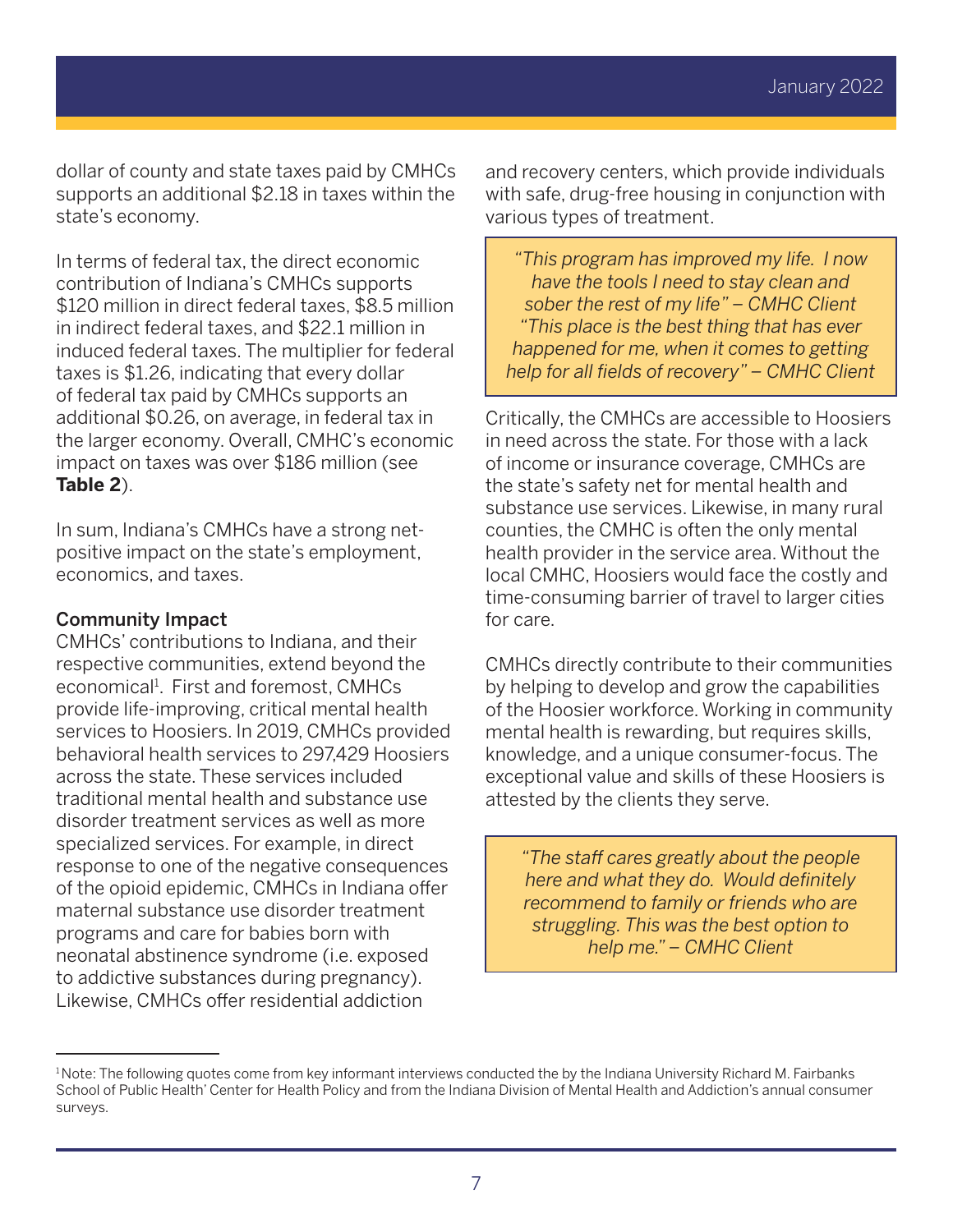*"They are great, wonderful, caring people that have helped me change my life for the better. They are doing amazing work." – CMHC Client*

*"(My provider) is a life saver. Throughout this whole process I feel she actually cares about me, which in my life is rare. I can tell it's not just a job, but a calling." – CMHC Client*

*"The services have been exceptional. The counselor is amazing. The doctor listens to my concerns and provides helpful information. I'd not trade them for anyone." – CMHC Client*

While recent college graduates may have the desire to be a part of community mental health, they may not always have the requisite skills. In response to this challenge, some CMHCs have developed "internship pipelines". The CMHCs collaborate with academic programs (e.g., School of Social Work) to offer internships opportunities to students and to teach the critical skills necessary for working in community mental health. These students are then more likely to work for CMHCs after graduation. Such collaboration with academic training programs benefits the programs, the students and helps the CMHCs meet their need for a qualified workforce.

CMHCs further contribute to health and wellbeing of Indiana through active collaboration with other state, local, and non-profit agencies. For example, many CMHCs work with local law enforcement by providing treatment programs in local jails, which help reduce recidivism; and with the judicial system in drug courts, veteran's courts, and family recovery courts. Some CMHCs also offer much needed crisis intervention programs to support the work of emergency medical services, law enforcement, and fire departments when responding to citizens with behavioral health issues. In the past, first responders would take the individual to jail or the emergency department, which proved to be ineffective, costly, and frustrating. Furthermore, CMHCs frequently collaborate with community partners to help the economic, physical, and mental well-being of community members; e.g., offering services at shelters, such as shelters for survivors of domestic abuse; or "run a program with the city around supported employment for people who are homeless, transient, and providing them with a livable wage and a job."

*"...helping the community at-large, not just with our own consumers, but, offering that service to our community partners." – CMHC leader*

Some CMHCs also have close connections to the local school system, placing therapists and family support specialists in schools, which has been shown to lower school dropout rates; or staffing a school-based health clinic, bringing the full continuum of care into schools and to families. Supporting students' ability to stay, and be successful, in school is a benefit to the entire community. Furthermore, raising awareness, reducing stigma, and educating the community on "whole person health" are activities that CMHCs endorse.

CMHCs also bring innovative service delivery to Hoosiers. In response to the increased demands for services during, and the challenging delivery situation of the COVID-19 pandemic, CMHCs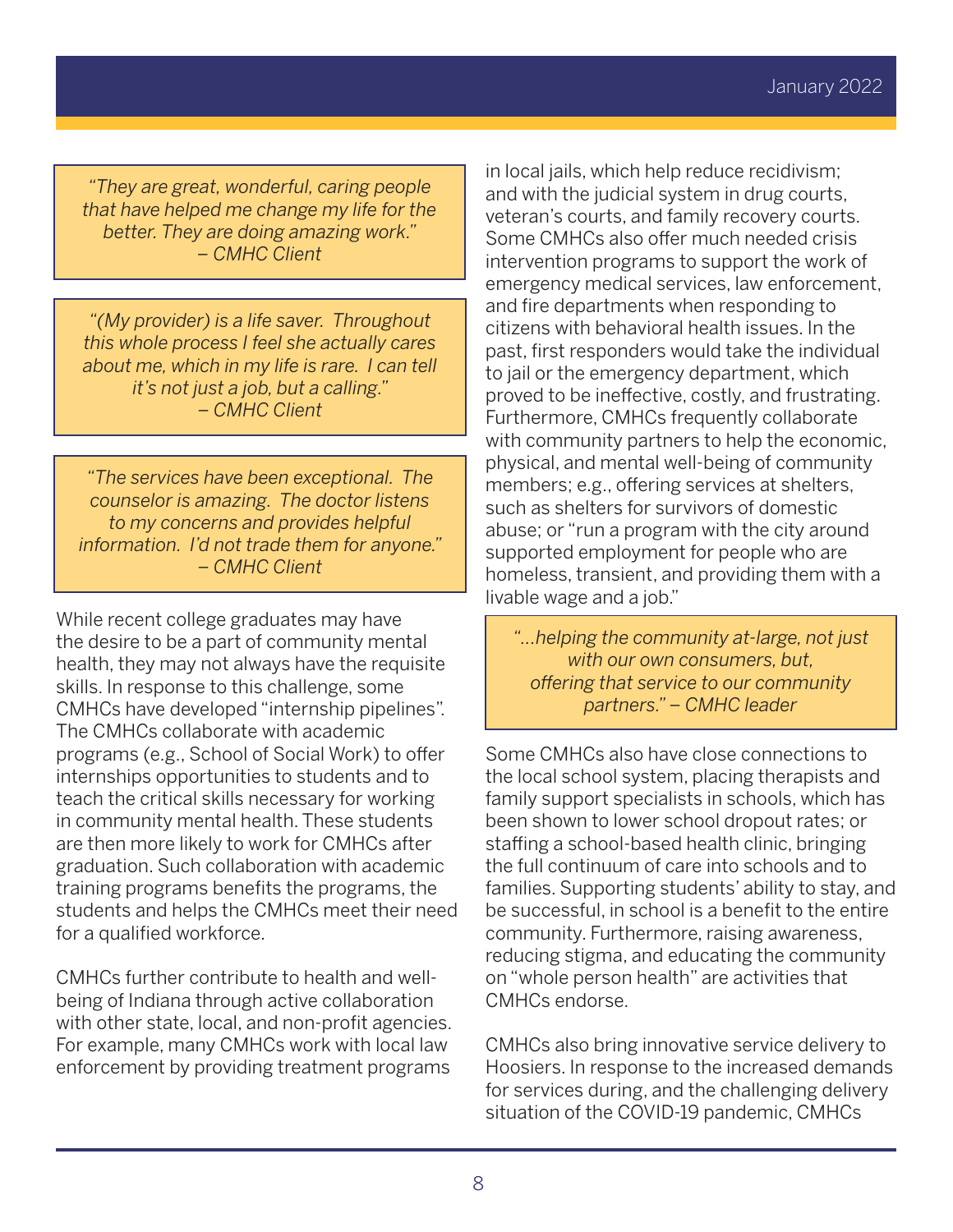utilized telehealth and offered "virtual groups" to provide both one-on-one and group therapy. To improve access to services, CMHCs also use mobile vans to make sure consumers had access to medication-assisted treatment (MAT) and/or other mental health-related medications.

Finally, and most importantly, CMHCs directly improve the quality of life and well-being for their clients.

*" They really helped me open my eyes and understand what's really important and how to make progress in my life." – CMHC Client*

## Challenges facing CMHCs in Indiana

Interviews with representatives from CMHCs in the state identified three major challenges:

- Workforce recruitment and retainment
- Reimbursement rates and funding
- Administrative burden

• Workforce recruitment and retention: Key informants consistently reported that there is a workforce shortage in CMHCs, which has gotten progressively worse over the years, especially since the COVID-19 pandemic. CMHCs are understaffed, specifically needing more therapists to keep up with the work.

*"There's so much need and we just don't have enough staff, particularly therapists, to do the work." – CMHC Chief Executive Officer*

*"The mission of a of a CMHC is always to reach as many people in need as possible. And we can only reach as many people as we have the human resources." – CMHC Director*

This workforce shortage often leads to "access to care issues" and longer waiting times for consumers until they can be seen by a provider. Longer waits can be problematic, as many consumers who attempt to get an appointment at a CMHC are in crisis mode, needing more immediate assistance. As one key informant succinctly stated:

*"Imagine if you had a really sore tooth and you have a lot of pain. So, you call and they can't get you in for two weeks. So, you're suffering with your pain for two weeks. You come in, you fill out – literally 30, 40 pages of information – on your first visit; the dentist is just going over all that information and putting a treatment plan together. But your tooth issue doesn't get addressed. And at the end of that appointment they say, well now we'll refer you to a dentist, but there'll be another couple of weeks before you can see him." – CMHC Service Director*

## Another noted:

*"And so we are triaging, who's the highest risk, who needs to be seen the most. And that's really difficult when we know the need is there for all of our consumers that we're seeing." – CMHC Service Director*

Furthermore, not having enough staff often leads to an increased workload and additional hours for existing employees, which can contribute to "burnout" for a job that is meaningful and rewarding, but also challenging.

Reimbursement rates and funding: Current reimbursement rates and funding mechanisms also present major challenges to CMHCs, and significantly contribute to the workforce shortages. Medicaid reimbursement rates "haven't changed in years", and given the effects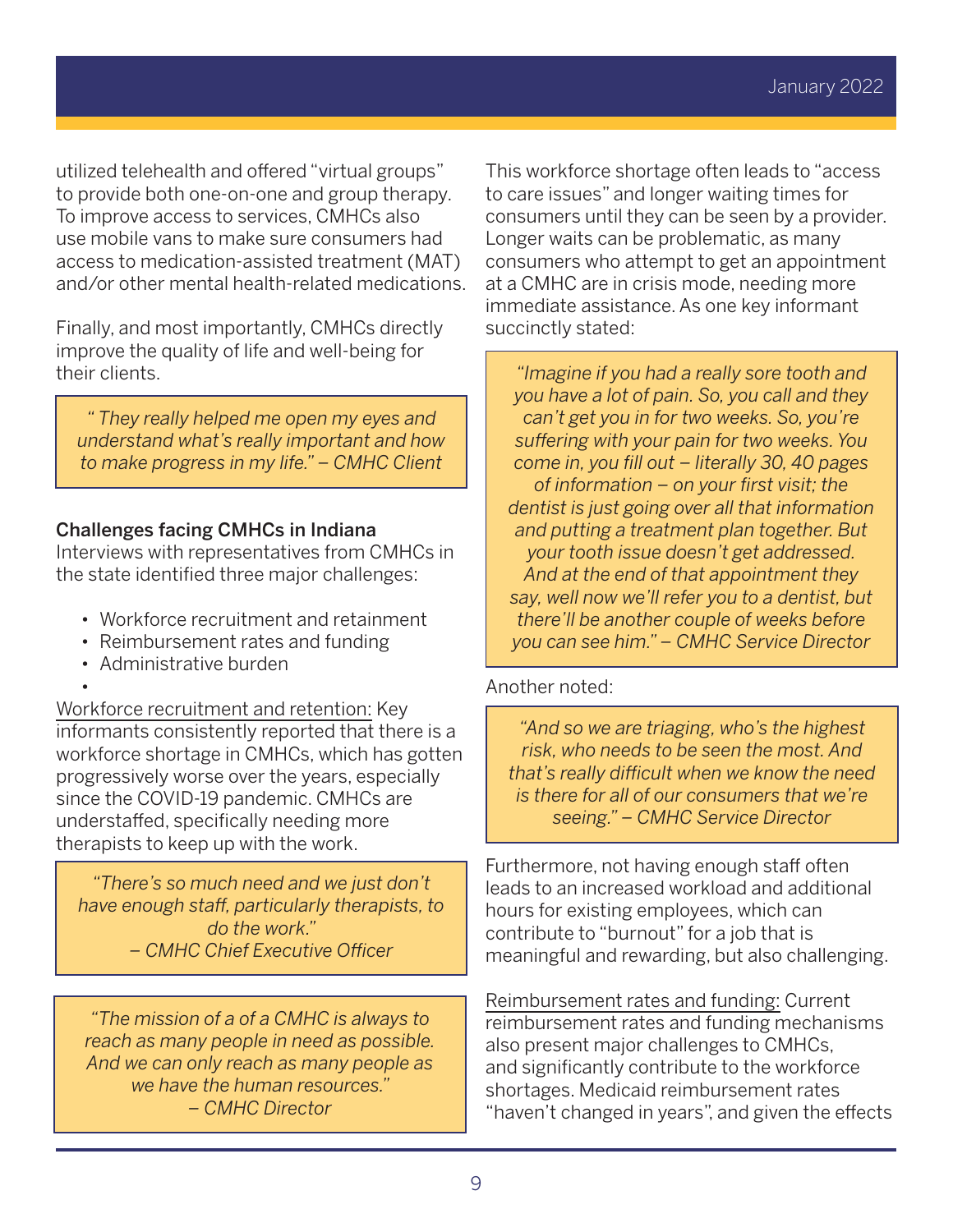of inflation, have not kept up with the true cost of services. Medicaid rates for clinic-based services have not increased since the 1990's, and Medicaid rates for out-of-clinic, communitybased services have not increased since 2010.

*"We are always running into reimbursement obstacles of finding the financial support we need to provide the services the community deserves." – CMHC Leader*

Also, low public funding does not allow CMHCs to pay competitive salaries to staff. CMHCs are in competition with other local providers that can offer higher salaries. Additionally, mental health professionals can go into private practice. In response to this challenge, some CMHCs are trying to find "alternative funding sources"; e.g., having grant-writers on staff who apply for state or federal grants that allow them to provide needed services.

Administrative burden: Administrative burden was also mentioned as a considerable challenge to the mission of the CMHCs. The amount of documentation that is required by payers and by state and federal government agencies has become burdensome and difficult to manage, requiring a significant amount of time, and sometimes even additional staff for monitoring and compliance.

*"The forms are different for every Medicaid payer. Their number of sessions that we get is different. Timeframes are all different. And so, that's really difficult to manage for a provider that's giving the care to consumers." – CMHC Service Director*

*"The federal government and the state keeps requiring more and more of our providers. Every year there's more and more documentation, more and more data that's required. And all of that takes time and sometimes additional hires to monitor and manage these kinds of things. But of course, we don't get anymore, we don't get any additional reimbursement for all these new requirements."*

Suggested ways to support Indiana CMHCs The following policies and resources would assist CMHCs efforts to provide Hoosiers with access to behavioral and substance use disorder

services in an effective and timely manner:

- Reauthorize allowing Peers, Skills Trainers, and Masters-level providers to provide services via telehealth, in addition to faceto-face services, as they were allowed to do in the first year of the Covid-19 pandemic.
- Increase Medicaid reimbursement rates to reflect the true cost of service.
- Develop a plan for the continuation and expansion of the Certified Community Behavioral Health Center (CCBHC) grantee program, while developing infrastructure and implementation of Prospective Payment System rate methodology along with transition of all current CMHCs to the CCBHC model over a period of 3 years. CCBHC service requirements shall be considered an emerging best practice for comprehensive behavioral health service providers accredited by the Division of Mental Health & Addictions. Transition to CCBHC model implementation shall consider needed support to Medicaid Rehabilitation Option during this transition and determining where it fits within this new payor structure.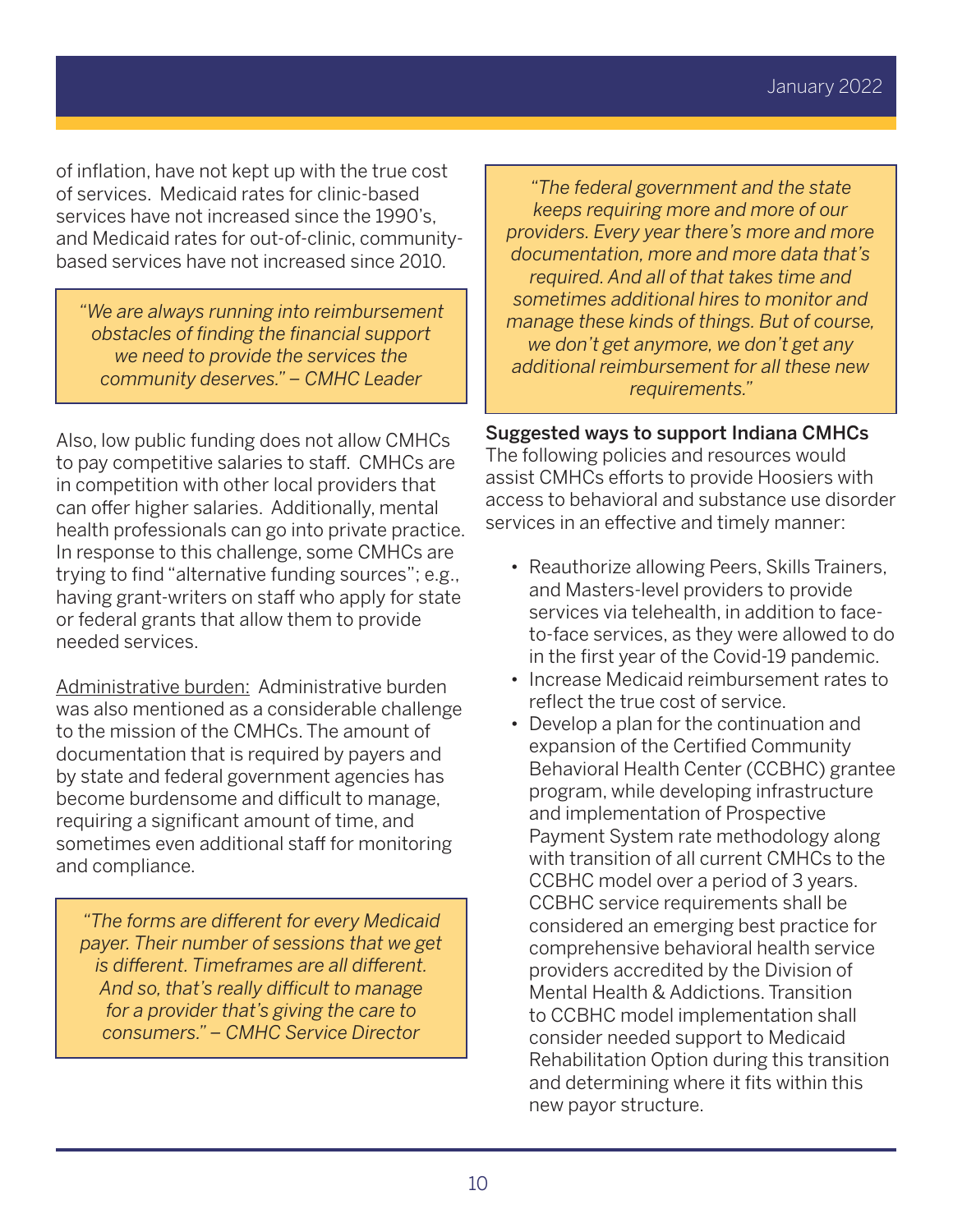- Provide federally or state-funded incentives to work at CMHCs, such as student loan repayment or tuition reimbursement, where individuals who work toward a mental health-related degree consent to working at a CMHC for a minimum number of years.
- Improve the licensure process through reciprocity, improving the length of time for a license, removing the educational class requirements in order to get a license.
- Reduce the administrative burden to CMHC staff by streamlining the intake process, forms, timelines, prior authorizations, etc.
- Allow reimbursement of support services for consumers, such as transportation to and from the CMHC
- Improve Indiana's Mental Health Literacy so individuals can recognize, manage and prevent mental health and substance use disorders.